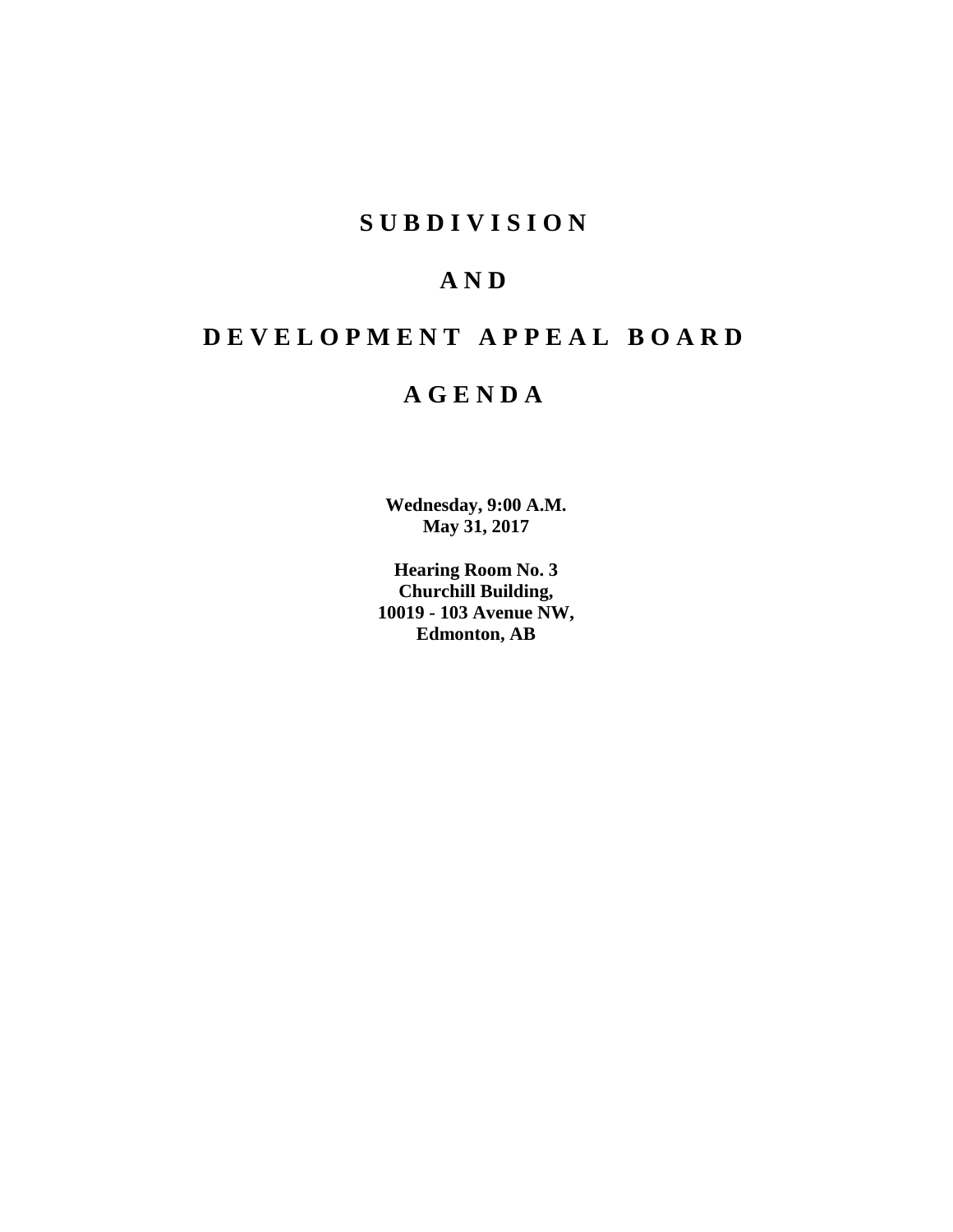## **SUBDIVISION AND DEVELOPMENT APPEAL BOARD HEARING ROOM NO. 3**

| <b>TO BE RAISED</b>                                                                                                                           |                  |                 |                                                                                                                                                |  |  |  |  |
|-----------------------------------------------------------------------------------------------------------------------------------------------|------------------|-----------------|------------------------------------------------------------------------------------------------------------------------------------------------|--|--|--|--|
|                                                                                                                                               | 9:00 A.M.        | $SDAB-D-17-031$ | Relocate (1) Freestanding Minor Digital Off-<br>premises Sign (6.1 metres by 3 metres)                                                         |  |  |  |  |
|                                                                                                                                               | <b>WITHDRAWN</b> |                 | 5138 - GATEWAY BOULEVARD NW<br>Project No.: 221482518-001                                                                                      |  |  |  |  |
| $\mathbf{H}$                                                                                                                                  | $12:30$ P.M.     | SDAB-D-17-096   | Install (1) Freestanding Minor Digital Off-<br>premises Sign (10.98 metres by 3 metres)<br>13315 - 126 AVENUE NW<br>Project No.: 244025691-001 |  |  |  |  |
| <b>NOTE:</b><br>Unless otherwise stated, all references to "Section numbers" refer to<br>the authority under the Edmonton Zoning Bylaw 12800. |                  |                 |                                                                                                                                                |  |  |  |  |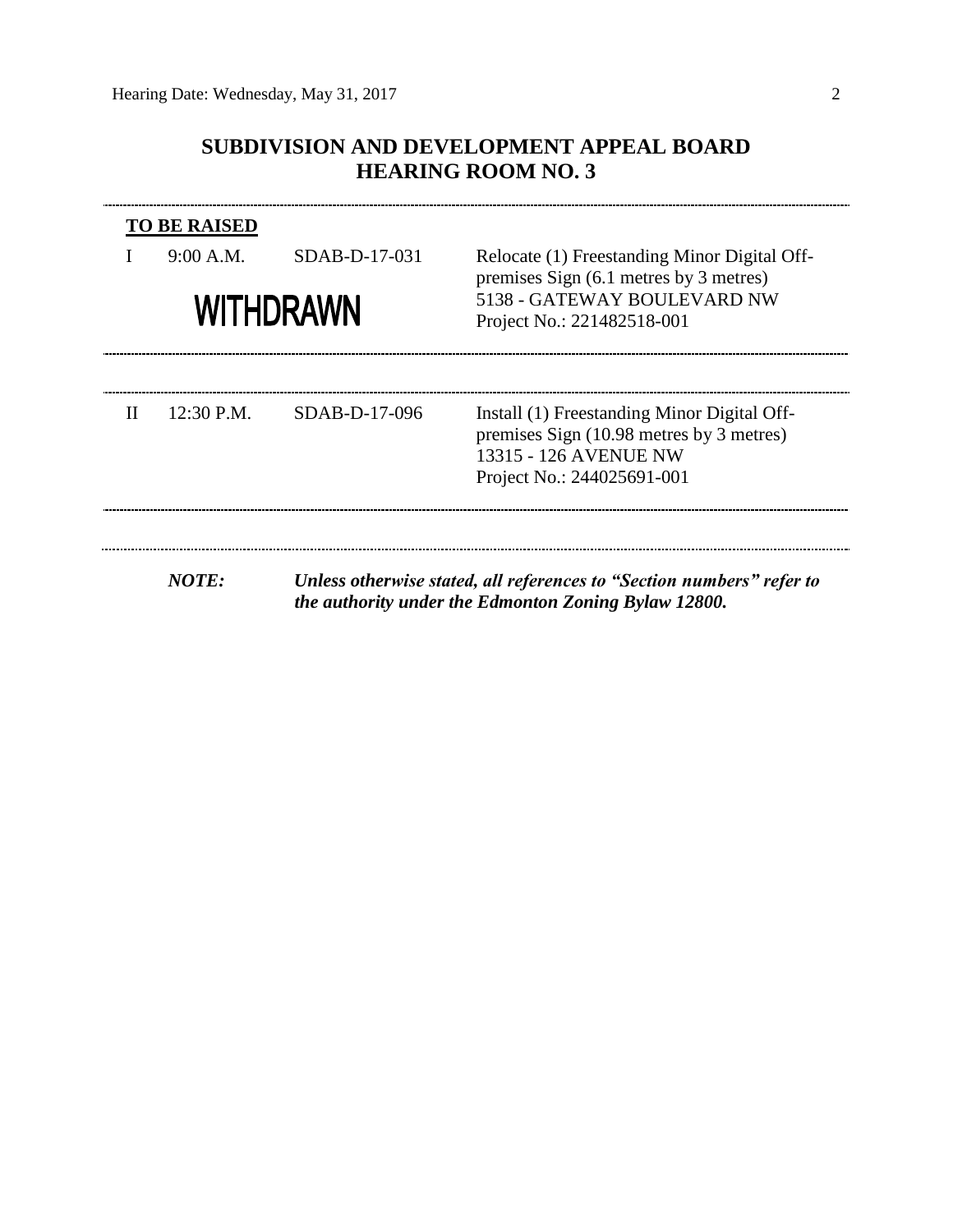# **TO BE RAISED**

#### FILE: SDAB-D-17-031

## AN APPEAL FROM THE DECISION OF THE DEVELOPMENT OFFICER

APPELLANT:

APPLICATION NO.: 221482518-001

APPLICATION TO:  $\sqrt{V}$ , Relocate (1) Freestanding Minor Digital Off-premises Sign (6.1 metres by 3 metres)

DECISION OF THE DEVELOPMENT AUTHORITY: Refused

DECISION DATE: December 14, 2016

DATE OF APPEAL: December 27, 2016

MUNICIPAL DESCRIPTION OF SUBJECT PROPERTY: 5138 - Gateway Boulevard NW

STATUTORY PLAN: N/A

LEGAL DESCRIPTION: Plan 1525501 Blk 94 Lot 1

ZONE: CB2 General Business Zone

OVERLAY: Major Commercial Corridors Overlay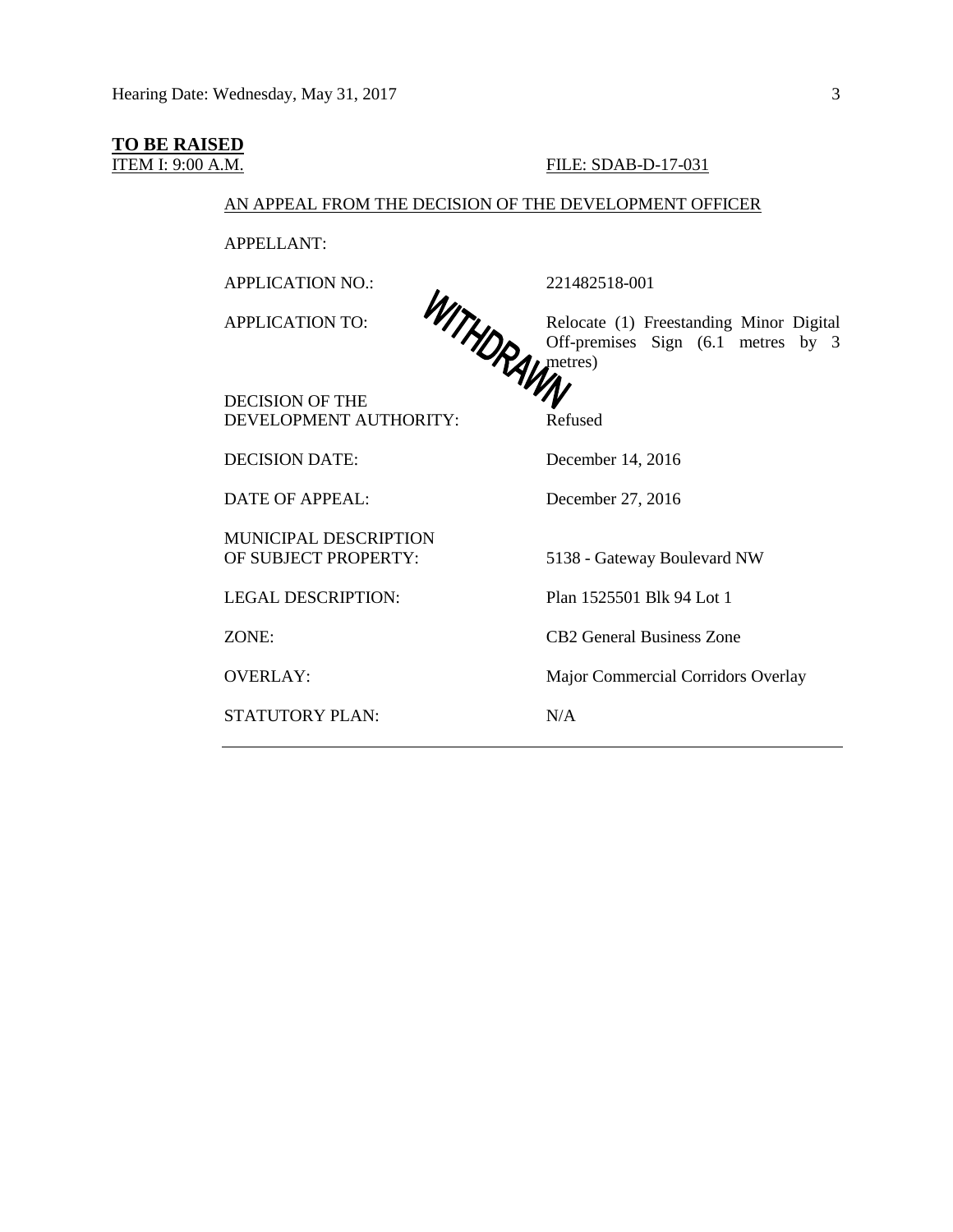| ITEM II: 12:30 P.M.                                    |                                                      | FILE: SDAB-D-17-096                                                                     |  |  |
|--------------------------------------------------------|------------------------------------------------------|-----------------------------------------------------------------------------------------|--|--|
| AN APPEAL FROM THE DECISION OF THE DEVELOPMENT OFFICER |                                                      |                                                                                         |  |  |
| <b>APPELLANT:</b>                                      |                                                      |                                                                                         |  |  |
|                                                        | <b>APPLICATION NO.:</b>                              | 244025691-001                                                                           |  |  |
|                                                        | <b>APPLICATION TO:</b>                               | Install (1) Freestanding Minor Digital Off-<br>premises Sign (10.98 metres by 3 metres) |  |  |
|                                                        | <b>DECISION OF THE</b><br>DEVELOPMENT AUTHORITY:     | Refused                                                                                 |  |  |
|                                                        | <b>DECISION DATE:</b>                                | May 1, 2017                                                                             |  |  |
|                                                        | <b>DATE OF APPEAL:</b>                               | May 5, 2017                                                                             |  |  |
|                                                        | <b>MUNICIPAL DESCRIPTION</b><br>OF SUBJECT PROPERTY: | 13315 - 126 AVENUE NW                                                                   |  |  |
|                                                        | <b>LEGAL DESCRIPTION:</b>                            | Plan 209AN Blk 28A Lot 17                                                               |  |  |
|                                                        | ZONE:                                                | <b>IM-Medium Industrial Zone</b>                                                        |  |  |
|                                                        | <b>OVERLAY:</b>                                      | N/A                                                                                     |  |  |
|                                                        | <b>STATUTORY PLAN:</b>                               | <b>Yellowhead Corridor Area Structure Plan</b>                                          |  |  |
|                                                        |                                                      |                                                                                         |  |  |

## *Grounds for Appeal*

The Appellant provided the following reasons for appealing the decision of the Development Authority:

> I act on behalf of 1319416 Alberta Ltd., which wishes to appeal the above development permit refusal. The grounds of appeal are as follows:

- 1. The Subdivision and Development Appeal Board previously has approved a free-standing digital sign at a height of 13.5 metres for this site.
- 2. The proposed sign is 31.8 square metres, which requires a separation distance of 200 metres from other digital or off-premises signs. There are no other approved digital or off-premises signs within 200 metres of the proposed sign.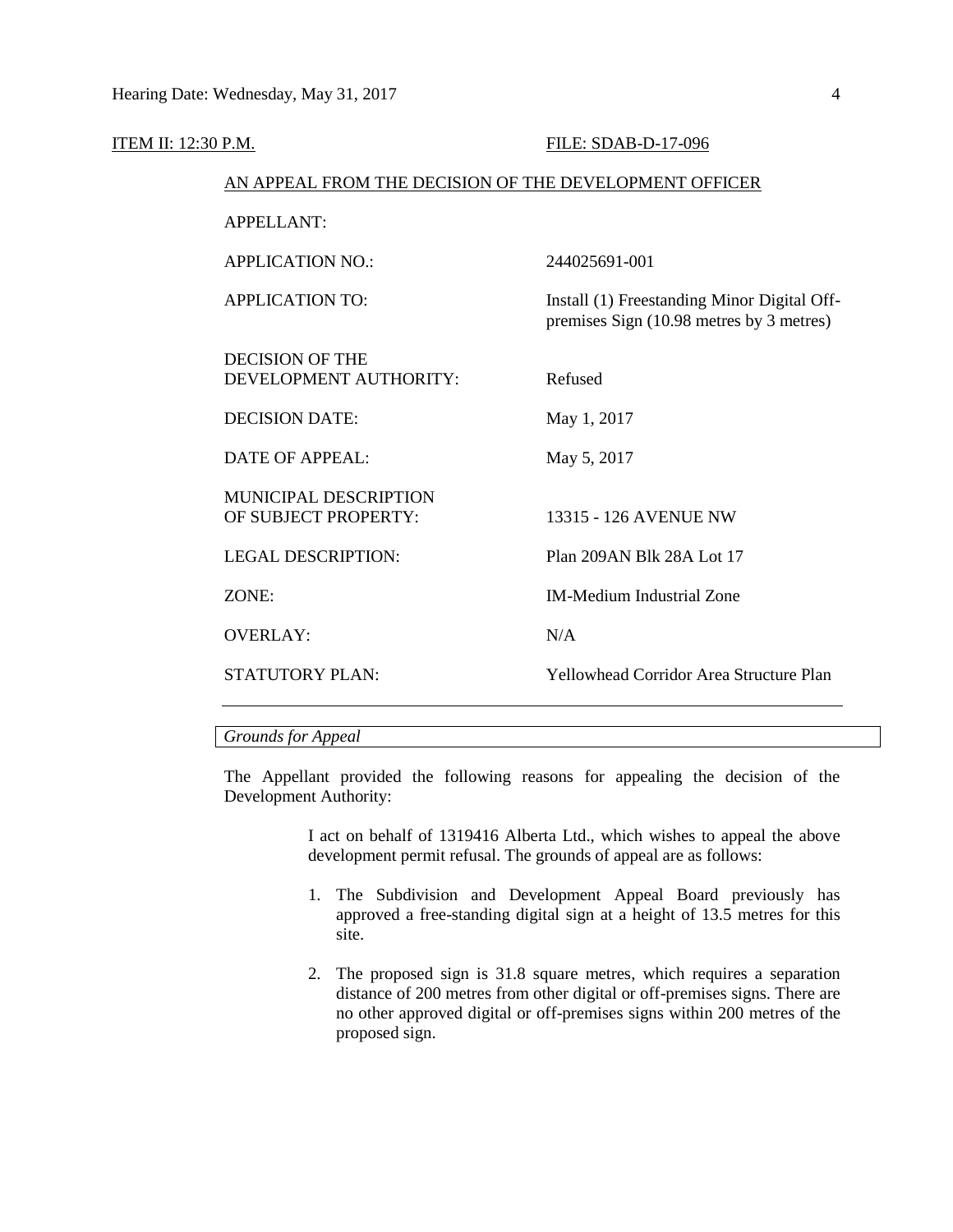- 3. The proposed sign is a discretionary use in the Medium Industrial (IM) Zone. Other than the height, the proposed sign complies with all development regulations.
- 4. The proposed sign is appropriate for this location and will not, in any manner, detract from or diminish the character of the neighbourhood or the surrounding built environment.
- 5. Such further and other grounds may be raised at the hearing of the appeal.

## *General Matters*

#### **Appeal Information:**

The *Municipal Government Act*, RSA 2000, c M-26 states the following:

#### **Grounds for Appeal**

**685(1)** If a development authority

- (a) fails or refuses to issue a development permit to a person,
- (b) issues a development permit subject to conditions, or
- (c) issues an order under section 645,

the person applying for the permit or affected by the order under section 645 may appeal to the subdivision and development appeal board.

#### **Appeals**

…

- **686(1)** A development appeal to a subdivision and development appeal board is commenced by filing a notice of the appeal, containing reasons, with the board within 14 days,
	- (a) in the case of an appeal made by a person referred to in section 685(1), after
		- (i) the date on which the person is notified of the order or decision or the issuance of the development permit, or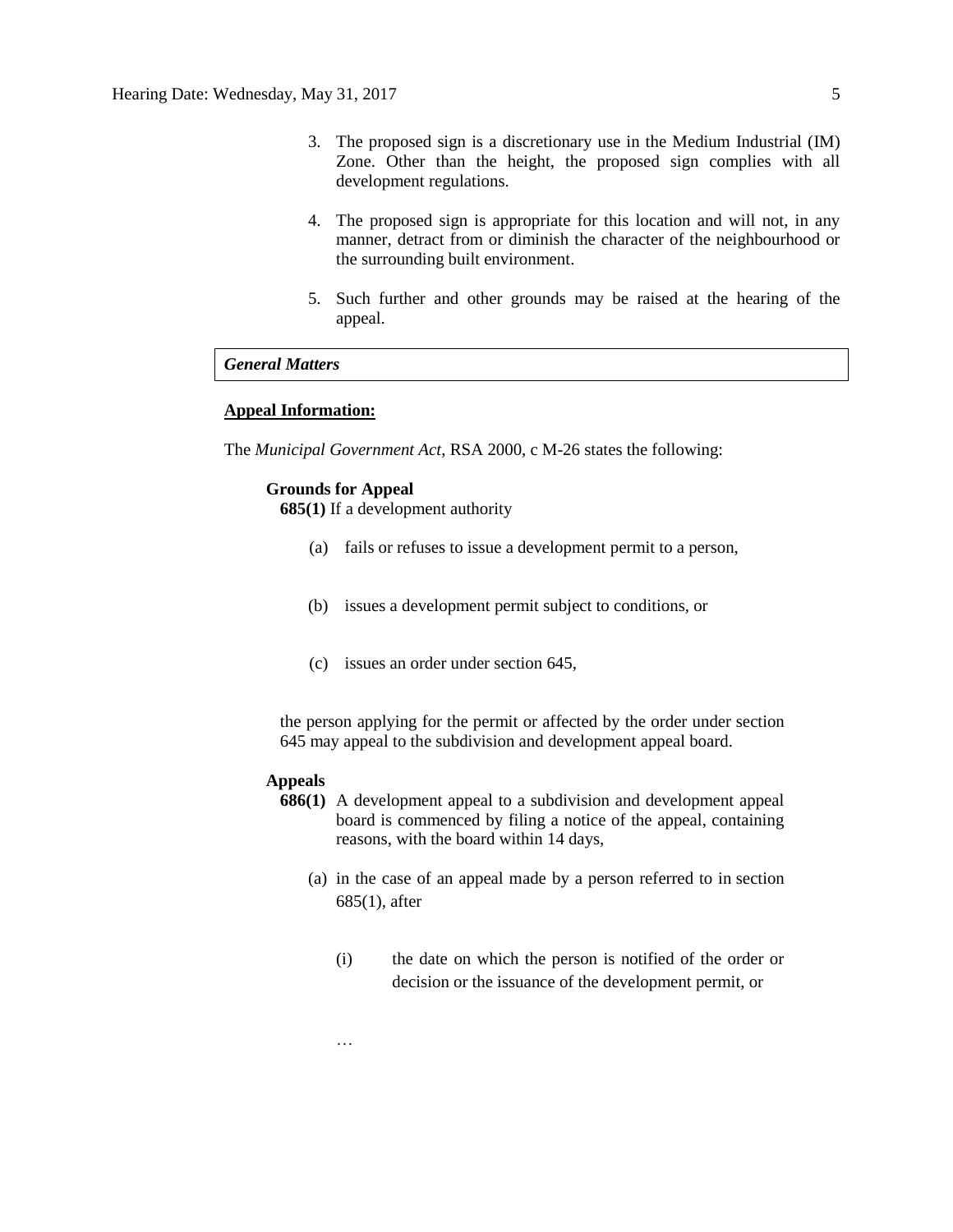#### **Hearing and Decision**

**687(3)** In determining an appeal, the subdivision and development appeal board

…

- (a.1) must comply with the land use policies and statutory plans and, subject to clause (d), the land use bylaw in effect;
	- …
	- (c) may confirm, revoke or vary the order, decision or development permit or any condition attached to any of them or make or substitute an order, decision or permit of its own;
	- (d) may make an order or decision or issue or confirm the issue of a development permit even though the proposed development does not comply with the land use bylaw if, in its opinion,
		- (i) the proposed development would not
			- (A) unduly interfere with the amenities of the neighbourhood, or
			- (B) materially interfere with or affect the use, enjoyment or value of neighbouring parcels of land,
		- and
		- (ii) the proposed development conforms with the use prescribed for that land or building in the land use bylaw.

#### **General Provisions from the** *Edmonton Zoning Bylaw:*

Under section 420.3(12), a **Minor Digital Off-premises Sign** is a **Discretionary Use** in the **IM Medium Industrial Zone**.

Under section 7.9(6), **Minor Digital Off-premises Signs** means:

any Sign that is remotely changed on or off Site and has a Message Duration greater than or equal to 6 seconds. Minor Digital Off-premises Signs incorporate a technology or method allowing the Sign to change Copy without having to physically or mechanically replace the Sign face or its components. The Copy on such Sign directs attention to a business, activity, product, service or entertainment that cannot be considered as the principal products sold nor a principal business, activity, entertainment or service provided on the premises or Site where the Sign is displayed.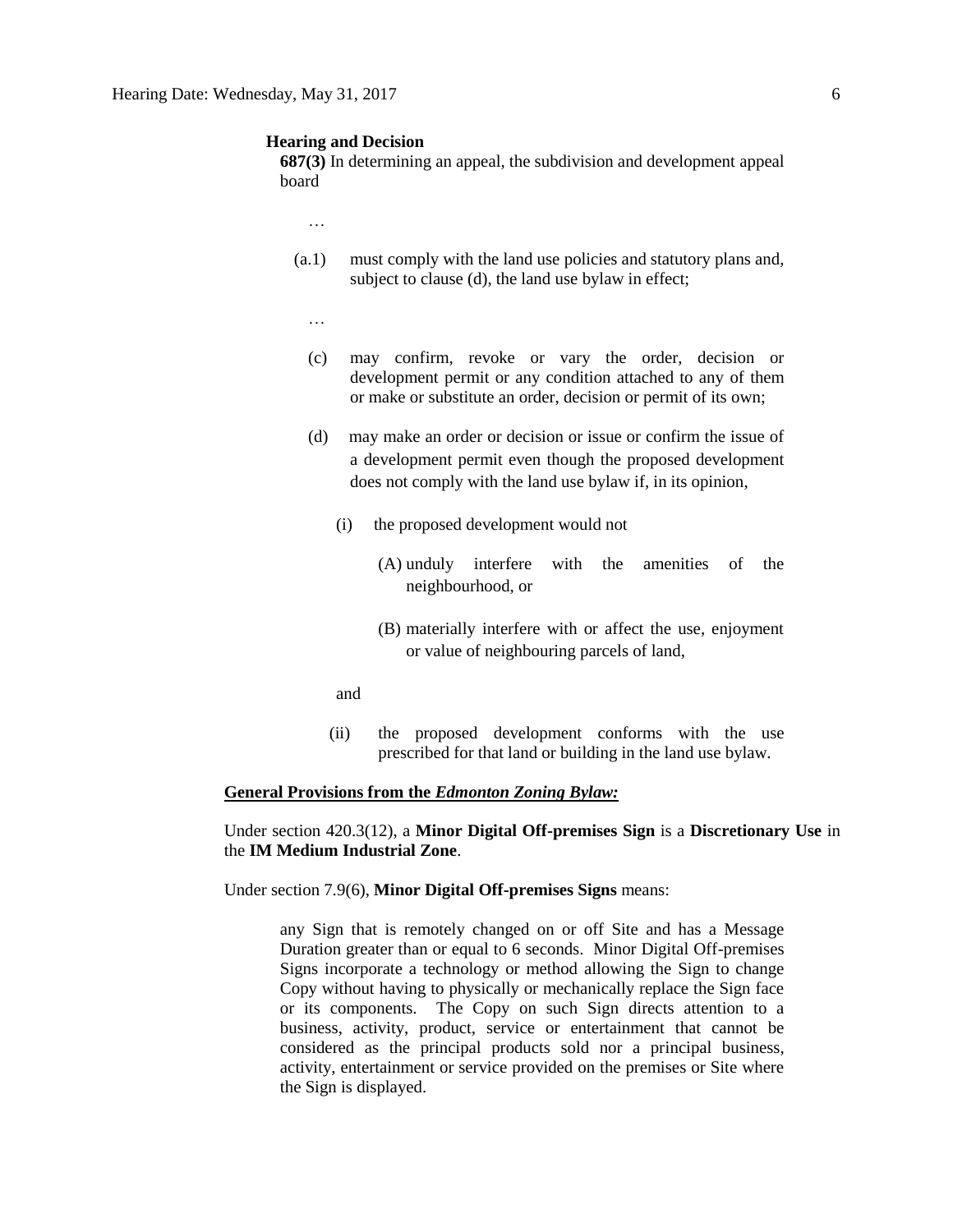Section 420.4(5) states "Signs shall comply with the regulations found in Schedule 59G."

Section 420.1 states that the **General Purpose** of the **IM Medium Industrial Zone** is to provide for manufacturing, processing, assembly, distribution, service and repair Uses that carry out a portion of their operation outdoors or require outdoor storage areas. Any nuisance associated with such Uses should not generally extend beyond the boundaries of the Site. This Zone should normally be applied on the interior of industrial areas adjacent to collector and local industrial public roadways such that Uses are separated from any adjacent residential areas by a higher quality Industrial or Commercial Zone.

#### *Height*

Section 59G.3(6)(b) states the maximum Height shall be 8.0 metres.

#### **Development Officer's Determination:**

| Required Height: | 8.0 metres  |
|------------------|-------------|
| Proposed Height: | 13.5 metres |
| Exceeds by:      | 5.5 metres  |

#### *Separation Distance*

Section 59G.3(6)(e) states proposed Sign locations shall be separated from any other Digital Sign greater than [8.0](javascript:void(0);) square metres or Off-premises Sign as follows:

| Proposed Sign Area                                                | Minimum separation distance<br>from Digital Signs greater than<br>8.0 square metres or other Off-<br>premises Sign |
|-------------------------------------------------------------------|--------------------------------------------------------------------------------------------------------------------|
| Greater than 8.0 square metres to less<br>than 20.0 square metres | 100 metres                                                                                                         |
| 20 square metres to 40 square metres                              | 200 metres                                                                                                         |
| Greater than 40 square metres                                     | 300 metres                                                                                                         |

The separation shall be applied from the larger Off-premises Sign or Digital Sign location.

#### **Development Officer's Determination:**

| Proposed Sign Area:                      | 31.8 square metres |
|------------------------------------------|--------------------|
| Required Separation Distance: 200 metres |                    |
| Proposed Separation Distance: 112 metres |                    |
| Deficient by:                            | 88 metres          |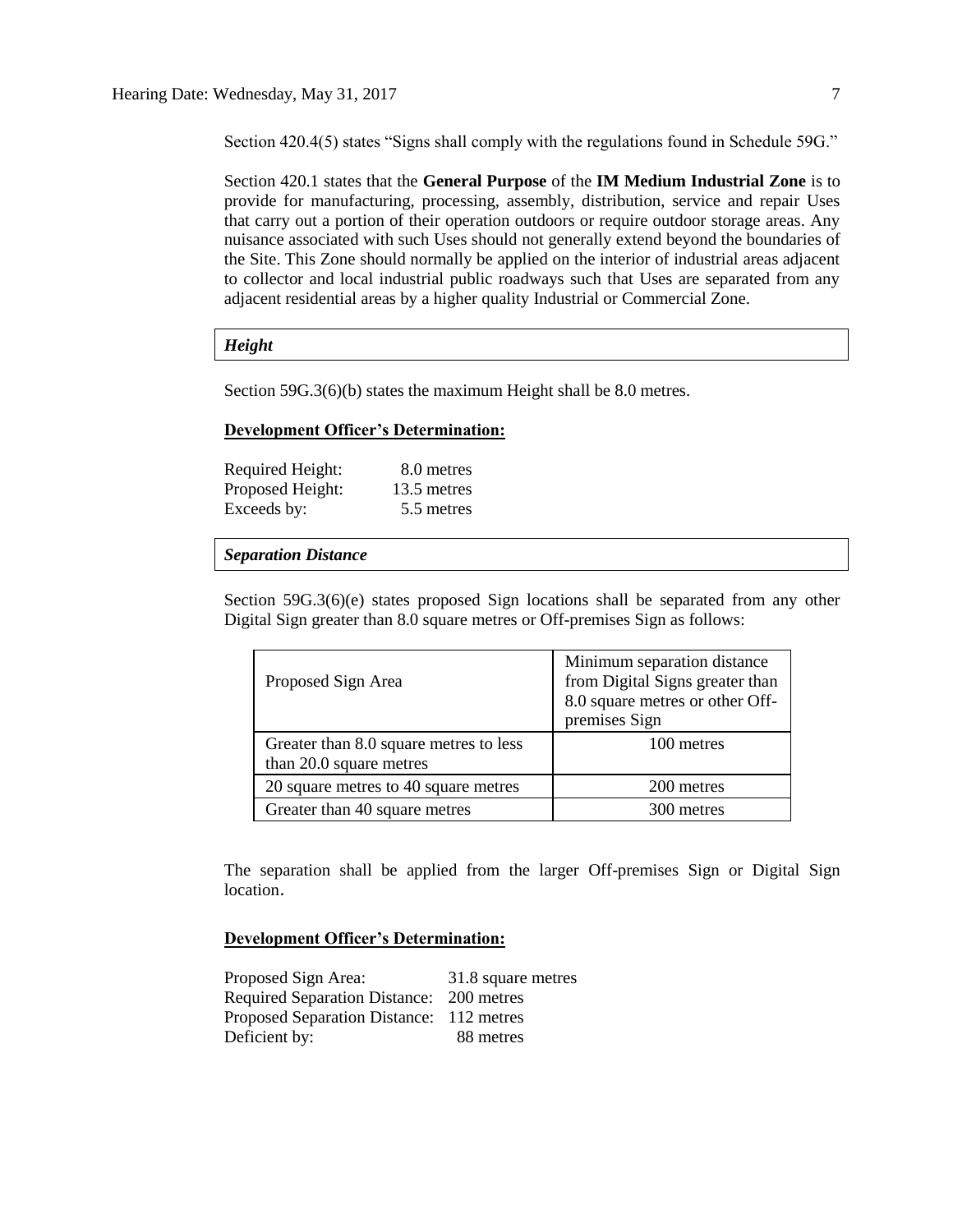| <b>SDAB Number</b> | Application                                                                                                                        | <b>DECISION</b>                                                                                                                                                                                                                                                                                                                                                               |  |  |  |
|--------------------|------------------------------------------------------------------------------------------------------------------------------------|-------------------------------------------------------------------------------------------------------------------------------------------------------------------------------------------------------------------------------------------------------------------------------------------------------------------------------------------------------------------------------|--|--|--|
| SDAB-D-16-095      | To replace Roof Off-<br>premises Sign with<br>(1)<br>Freestanding Minor Digital<br>Off-Premises Sign (6.1)<br>metres by 3 metres). | April 29, 2016; The appeal is<br>ALLOWED and the decision<br>of<br>the Development<br>Authority is REVOKED.<br>The<br>development<br>$\overline{1}$ s<br>GRANTED as applied for to<br>the Development Authority,<br>subject to conditions and<br>variance of 5.5 metres in<br>Height pursuant to Section<br>$59G.3(6)(b)$ to allow for a<br>maximum Height of 13.5<br>metres. |  |  |  |
| SDAB-D-15-307      | To replace a Roof Off-<br>premises Sign with a roof<br>mounted Minor Digital On-<br>premises Off-premises Sign                     | December 24, 2015; The<br>appeal is DENIED and the<br>decision of refusal of the<br>Development Authority is<br><b>CONFIRMED.</b>                                                                                                                                                                                                                                             |  |  |  |

## *Previous SDAB Decisions*

### Notice to Applicant/Appellant

Provincial legislation requires that the Subdivision and Development Appeal Board issue its official decision in writing within fifteen days of the conclusion of the hearing. Bylaw No. 11136 requires that a verbal announcement of the Board's decision shall be made at the conclusion of the hearing of an appeal, but the verbal decision is not final nor binding on the Board until the decision has been given in writing in accordance with the *Municipal Government Act*.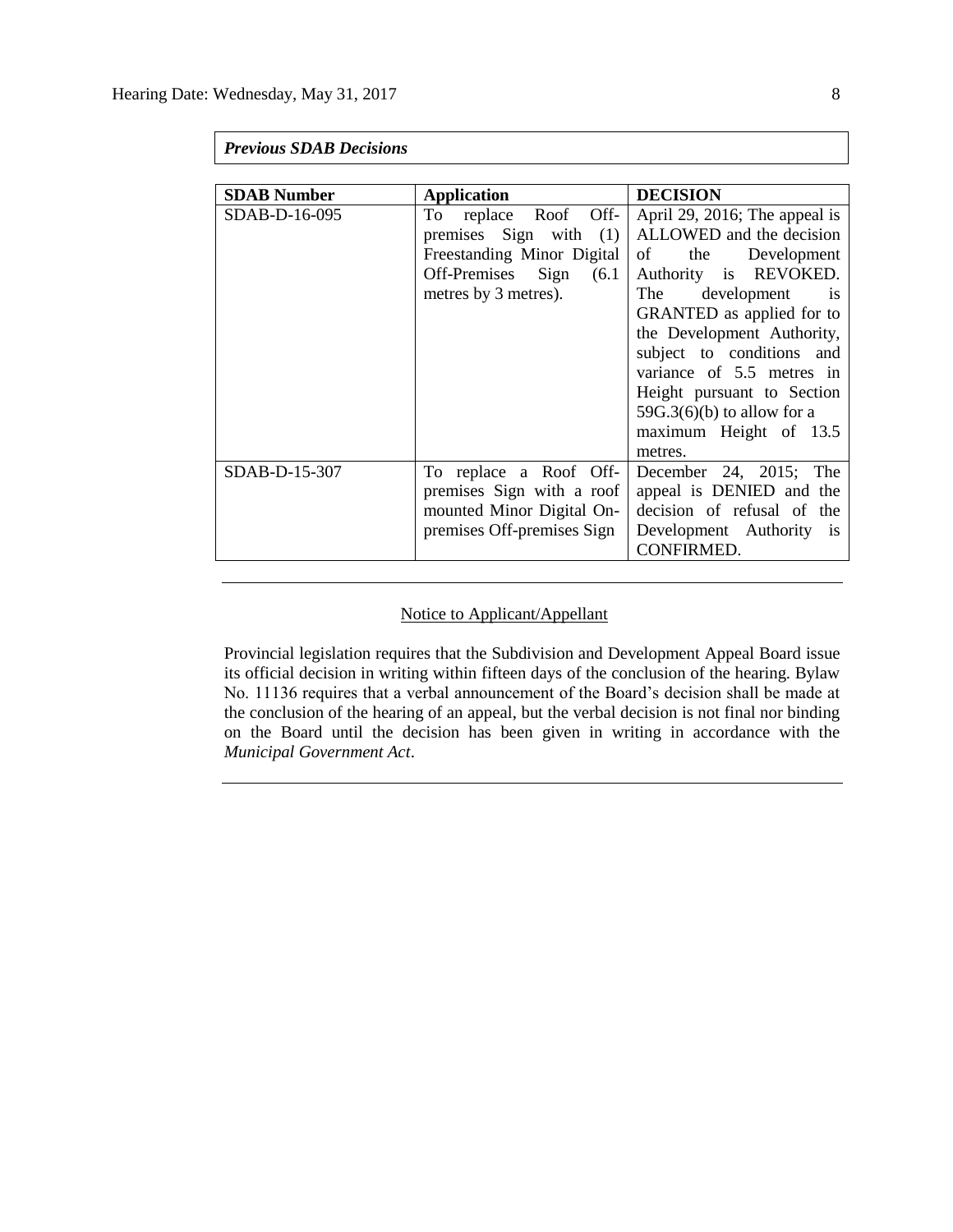| <b>Imönton</b>                                                                                                                                                                                                                                                   |                                               | Application Date:<br>Printed: | Project Number: 244025691-001<br>MAR 23, 2017<br>May 8, 2017 at 8:35 AM |
|------------------------------------------------------------------------------------------------------------------------------------------------------------------------------------------------------------------------------------------------------------------|-----------------------------------------------|-------------------------------|-------------------------------------------------------------------------|
| <b>Application for</b>                                                                                                                                                                                                                                           |                                               |                               | $1$ of $2$                                                              |
|                                                                                                                                                                                                                                                                  | <b>Sign Combo Permit</b>                      |                               |                                                                         |
| This document is a Development Permit Decision for the development application described below.                                                                                                                                                                  |                                               |                               |                                                                         |
|                                                                                                                                                                                                                                                                  |                                               |                               |                                                                         |
| Applicant                                                                                                                                                                                                                                                        | Property Address(es) and Legal Description(s) |                               |                                                                         |
|                                                                                                                                                                                                                                                                  | 13315 - 126 AVENUE NW                         |                               |                                                                         |
|                                                                                                                                                                                                                                                                  | Plan 209AN Blk 28A Lot 17                     |                               |                                                                         |
|                                                                                                                                                                                                                                                                  |                                               |                               |                                                                         |
|                                                                                                                                                                                                                                                                  |                                               |                               |                                                                         |
|                                                                                                                                                                                                                                                                  |                                               |                               |                                                                         |
| <b>Scope of Application</b>                                                                                                                                                                                                                                      |                                               |                               |                                                                         |
| To install (1) Freestanding Minor Digital Off-premises Sign (10.98m x 3m)                                                                                                                                                                                        |                                               |                               |                                                                         |
| <b>Permit Details</b>                                                                                                                                                                                                                                            |                                               |                               |                                                                         |
|                                                                                                                                                                                                                                                                  |                                               |                               |                                                                         |
| ASA Sticker No./Name of Engineer:                                                                                                                                                                                                                                | Class of Permit:                              |                               |                                                                         |
| Construction Value: 15000                                                                                                                                                                                                                                        | Expiry Date:                                  |                               |                                                                         |
| Fascia Off-premises Sign: 0                                                                                                                                                                                                                                      | Freestanding Off-premises Sign: 0             |                               |                                                                         |
| Fascia On-premises Sign: 0                                                                                                                                                                                                                                       | Freestanding On-premises Sign: 0              |                               |                                                                         |
| Roof Off-premises Sign: 0                                                                                                                                                                                                                                        | Projecting Off-premises Sign: 0               |                               |                                                                         |
| Roof On-premises Sign: 0                                                                                                                                                                                                                                         | Projecting On-premises Sign: 0                |                               |                                                                         |
| Minor Digital On-premises Sign: 0                                                                                                                                                                                                                                | Replacement Panel on Existing Sign: 0         |                               |                                                                         |
| Minor Digital Off-premises Sign: 1                                                                                                                                                                                                                               | Comprehensive Sign Design: 0                  |                               |                                                                         |
| Minor Digital On/Off-premises Sign: 0                                                                                                                                                                                                                            | Major Digital Sign: 0                         |                               |                                                                         |
| I/We certify that the above noted details are correct.                                                                                                                                                                                                           |                                               |                               |                                                                         |
| Applicant signature:                                                                                                                                                                                                                                             |                                               |                               |                                                                         |
| <b>Development Application Decision</b><br>Refused                                                                                                                                                                                                               |                                               |                               |                                                                         |
| <b>Reason for Refusal</b>                                                                                                                                                                                                                                        |                                               |                               |                                                                         |
| 1) The maximum height for Minor Digital Off-premises Sign shall be 8.0 m. (Reference Section 59G.3(6)(b))                                                                                                                                                        |                                               |                               |                                                                         |
| Required Height: 8 m                                                                                                                                                                                                                                             |                                               |                               |                                                                         |
| Proposed Height:13.5 m<br>Exceeds by: 5.5 m                                                                                                                                                                                                                      |                                               |                               |                                                                         |
|                                                                                                                                                                                                                                                                  |                                               |                               |                                                                         |
| 2) Proposed Sign locations shall be separated from any other Digital Sign greater than 8.0 m2 or Off-premises Signs. If the                                                                                                                                      |                                               |                               |                                                                         |
| proposed Sign Area is greater than 20m2 and less than 40m2 the minimum separation distance from Digital Signs greater than 8.0<br>m2 or other Off-premises Sign shall be 200m. The separation shall be applied from the larger Off-premises Sign or Digital Sign |                                               |                               |                                                                         |
| location (Reference Section 59G.6(e)).                                                                                                                                                                                                                           |                                               |                               |                                                                         |
|                                                                                                                                                                                                                                                                  |                                               |                               |                                                                         |
| Proposed Sign Area: 31.8 m2<br>Required Separation Distance: 200m                                                                                                                                                                                                |                                               |                               |                                                                         |
| Proposed Separation Distance: 112 m                                                                                                                                                                                                                              |                                               |                               |                                                                         |
| Deficient by: 88 m                                                                                                                                                                                                                                               |                                               |                               |                                                                         |
| $\lambda$                                                                                                                                                                                                                                                        |                                               |                               |                                                                         |
|                                                                                                                                                                                                                                                                  | THIS IS NOT A PERMIT                          |                               |                                                                         |
|                                                                                                                                                                                                                                                                  |                                               |                               |                                                                         |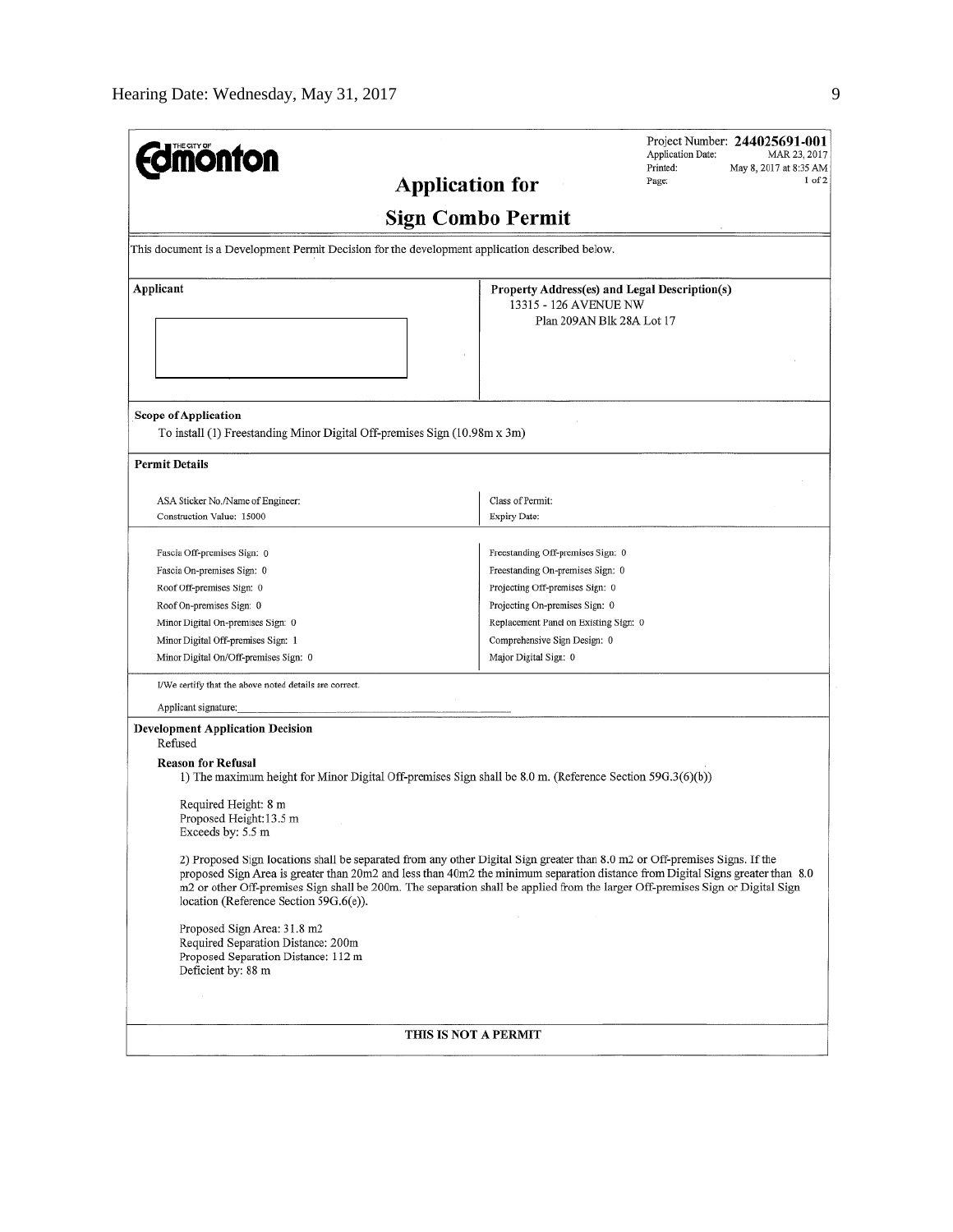| <b>Edmonton</b>                                                                                                                                                                                                                               |            |                                      |          |                   | Project Number: 244025691-001<br>Application Date:<br>MAR 23, 2017 |  |  |
|-----------------------------------------------------------------------------------------------------------------------------------------------------------------------------------------------------------------------------------------------|------------|--------------------------------------|----------|-------------------|--------------------------------------------------------------------|--|--|
|                                                                                                                                                                                                                                               |            | <b>Application for</b>               |          | Printed:<br>Page: | May 8, 2017 at 8:35 AM<br>2 of 2                                   |  |  |
| <b>Sign Combo Permit</b>                                                                                                                                                                                                                      |            |                                      |          |                   |                                                                    |  |  |
| <b>Rights of Appeal</b><br>The Applicant has the right of appeal within 14 days of receiving notice of the Development Application Decision, as outlined in<br>Chapter 24, Section 683 through 689 of the Municipal Government Amendment Act. |            |                                      |          |                   |                                                                    |  |  |
| Issue Date: May 01, 2017                                                                                                                                                                                                                      |            | Development Authority: AHUJA, SACHIN |          | Signature:        |                                                                    |  |  |
| Fees                                                                                                                                                                                                                                          | Fee Amount | <b>Amount Paid</b>                   | Receipt# | Date Paid         |                                                                    |  |  |
| Sign Dev Appl Fee - Digital Signs                                                                                                                                                                                                             | \$442.00   | \$442.00                             | 04014794 | Mar 29, 2017      |                                                                    |  |  |
| Sign Building Permit Fee                                                                                                                                                                                                                      | \$152.00   | \$152.00                             | 04014794 | Mar 29, 2017      |                                                                    |  |  |
| Safety Codes Fee                                                                                                                                                                                                                              | \$6.08     | \$6.08                               | 04014794 | Mar 29, 2017      |                                                                    |  |  |
| Total GST Amount:                                                                                                                                                                                                                             | \$0.00     |                                      |          |                   |                                                                    |  |  |
| Totals for Permit:                                                                                                                                                                                                                            | \$600.08   | \$600.08                             |          |                   |                                                                    |  |  |
|                                                                                                                                                                                                                                               |            |                                      |          |                   |                                                                    |  |  |
|                                                                                                                                                                                                                                               |            | $\sim$<br>$\alpha$ .                 |          |                   |                                                                    |  |  |
| THIS IS NOT A PERMIT                                                                                                                                                                                                                          |            |                                      |          |                   |                                                                    |  |  |